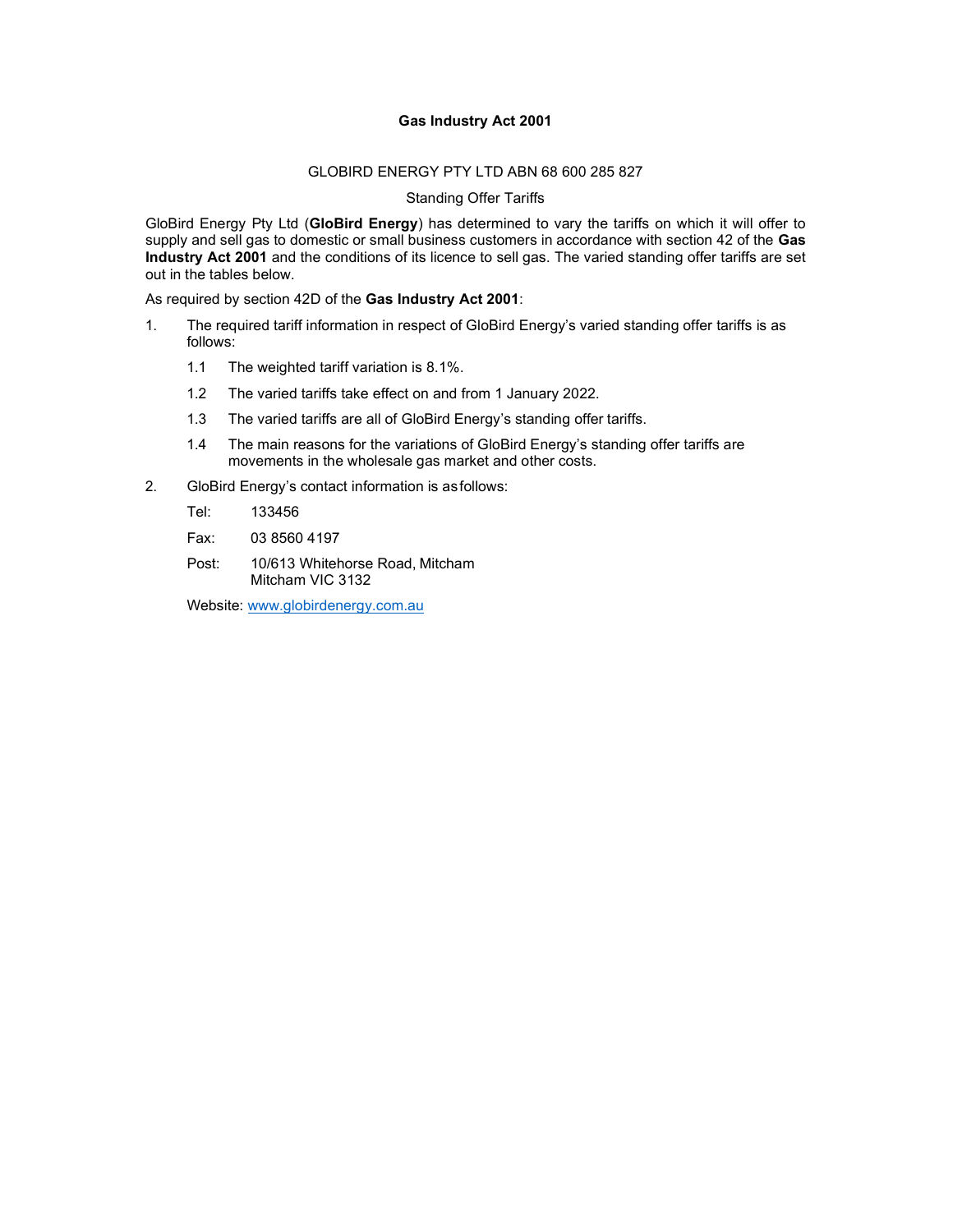| AUSNET CENTRAL DISTRIBUTION ZONE.                                                                |                                             |       |           |
|--------------------------------------------------------------------------------------------------|---------------------------------------------|-------|-----------|
| Residential.                                                                                     |                                             |       |           |
| Tariff                                                                                           | Supply/Usage                                | Unit  | incl. GST |
| Domestic General Tariff                                                                          | Supply charge                               | c/dav | 127.6000  |
| Peak rates apply from 1 June to 30 September<br>inclusive. Off-Peak rates apply all other times. | Peak consumption - first 100 MJ / day       | c/MJ  | 2.5300    |
|                                                                                                  | Peak consumption - balance                  | c/MJ  | 2.5300    |
|                                                                                                  | Off-Peak consumption - first 100 MJ/<br>day | c/MJ  | 2.5300    |
|                                                                                                  | Off-Peak consumption - balance              | c/MJ  | 2.5300    |

| AUSNET WEST DISTRIBUTION ZONE.                                                                   |                                             |       |           |
|--------------------------------------------------------------------------------------------------|---------------------------------------------|-------|-----------|
| Residential.                                                                                     |                                             |       |           |
| Tariff                                                                                           | Supply/Usage                                | Unit  | incl. GST |
| Domestic General Tariff                                                                          | Supply charge                               | c/day | 127.6000  |
| Peak rates apply from 1 June to 30 September<br>inclusive. Off-Peak rates apply all other times. | Peak consumption - first 100 MJ / day       | c/MJ  | 2.5300    |
|                                                                                                  | Peak consumption - balance                  | c/MJ  | 2.5300    |
|                                                                                                  | Off-Peak consumption - first 100 MJ/<br>day | c/MJ  | 2.5300    |
|                                                                                                  | Off-Peak consumption - balance              | c/MJ  | 2.5300    |

| AUSNET ADJOING WEST DISTRIBUTION ZONE.                                                           |                                             |       |           |
|--------------------------------------------------------------------------------------------------|---------------------------------------------|-------|-----------|
| Residential.                                                                                     |                                             |       |           |
| Tariff                                                                                           | Supply/Usage                                | Unit  | incl. GST |
| Domestic General Tariff                                                                          | Supply charge                               | c/day | 127.600   |
| Peak rates apply from 1 June to 30 September<br>inclusive. Off-Peak rates apply all other times. | Peak consumption - first 100 MJ / day       | c/MJ  | 2.8600    |
|                                                                                                  | Peak consumption - balance                  | c/MJ  | 2.7500    |
|                                                                                                  | Off-Peak consumption - first 100 MJ/<br>day | c/MJ  | 2.8600    |
|                                                                                                  | Off-Peak consumption - balance              | c/MJ  | 2.7500    |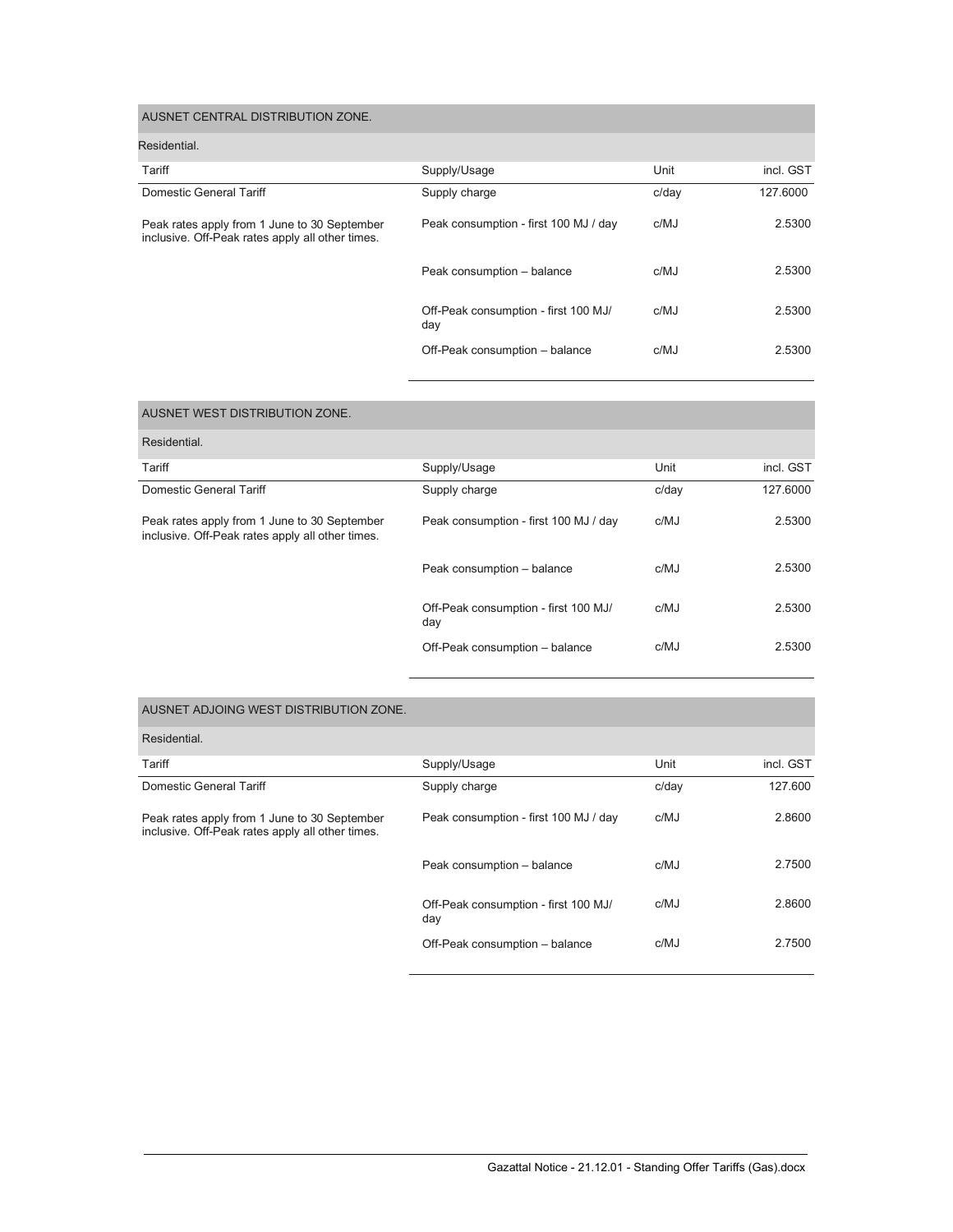| AUSNET ADJOING CENTRAL DISTRIBUTION ZONE.                                                        |                                             |       |           |
|--------------------------------------------------------------------------------------------------|---------------------------------------------|-------|-----------|
| Residential.                                                                                     |                                             |       |           |
| Tariff                                                                                           | Supply/Usage                                | Unit  | incl. GST |
| Domestic General Tariff                                                                          | Supply charge                               | c/day | 127.6000  |
| Peak rates apply from 1 June to 30 September<br>inclusive. Off-Peak rates apply all other times. | Peak consumption - first 100 MJ / day       | c/MJ  | 2.8600    |
|                                                                                                  | Peak consumption - balance                  | c/MJ  | 2.8600    |
|                                                                                                  | Off-Peak consumption - first 100 MJ/<br>day | c/MJ  | 2.8600    |
|                                                                                                  | Off-Peak consumption - balance              | c/MJ  | 2.8600    |

| AUSNET CENTRAL& WEST DISTRIBUTION ZONE.                                                          |                                             |       |           |
|--------------------------------------------------------------------------------------------------|---------------------------------------------|-------|-----------|
| Business.                                                                                        |                                             |       |           |
| Tariff                                                                                           | Supply/Usage                                | Unit  | incl. GST |
| Domestic General Tariff                                                                          | Supply charge                               | c/day | 140.8000  |
| Peak rates apply from 1 June to 30 September<br>inclusive. Off-Peak rates apply all other times. | Peak consumption - first 100 MJ / day       | c/MJ  | 1.9800    |
|                                                                                                  | Peak consumption - balance                  | c/MJ  | 1.9800    |
|                                                                                                  | Off-Peak consumption - first 100 MJ/<br>day | c/MJ  | 1.9800    |
|                                                                                                  | Off-Peak consumption - balance              | c/MJ  | 1.9800    |

## AUSNET ADJOING CENTRAL& ADJOING WEST DISTRIBUTION ZONE.

| Business.                                                                                        |                                             |       |           |
|--------------------------------------------------------------------------------------------------|---------------------------------------------|-------|-----------|
| Tariff                                                                                           | Supply/Usage                                | Unit  | incl. GST |
| Domestic General Tariff                                                                          | Supply charge                               | c/dav | 140.8000  |
| Peak rates apply from 1 June to 30 September<br>inclusive. Off-Peak rates apply all other times. | Peak consumption - first 100 MJ / day       | c/MJ  | 2.4200    |
|                                                                                                  | Peak consumption - balance                  | c/MJ  | 2.4200    |
|                                                                                                  | Off-Peak consumption - first 100 MJ/<br>day | c/MJ  | 2.4200    |
|                                                                                                  | Off-Peak consumption - balance              | c/MJ  | 2.4200    |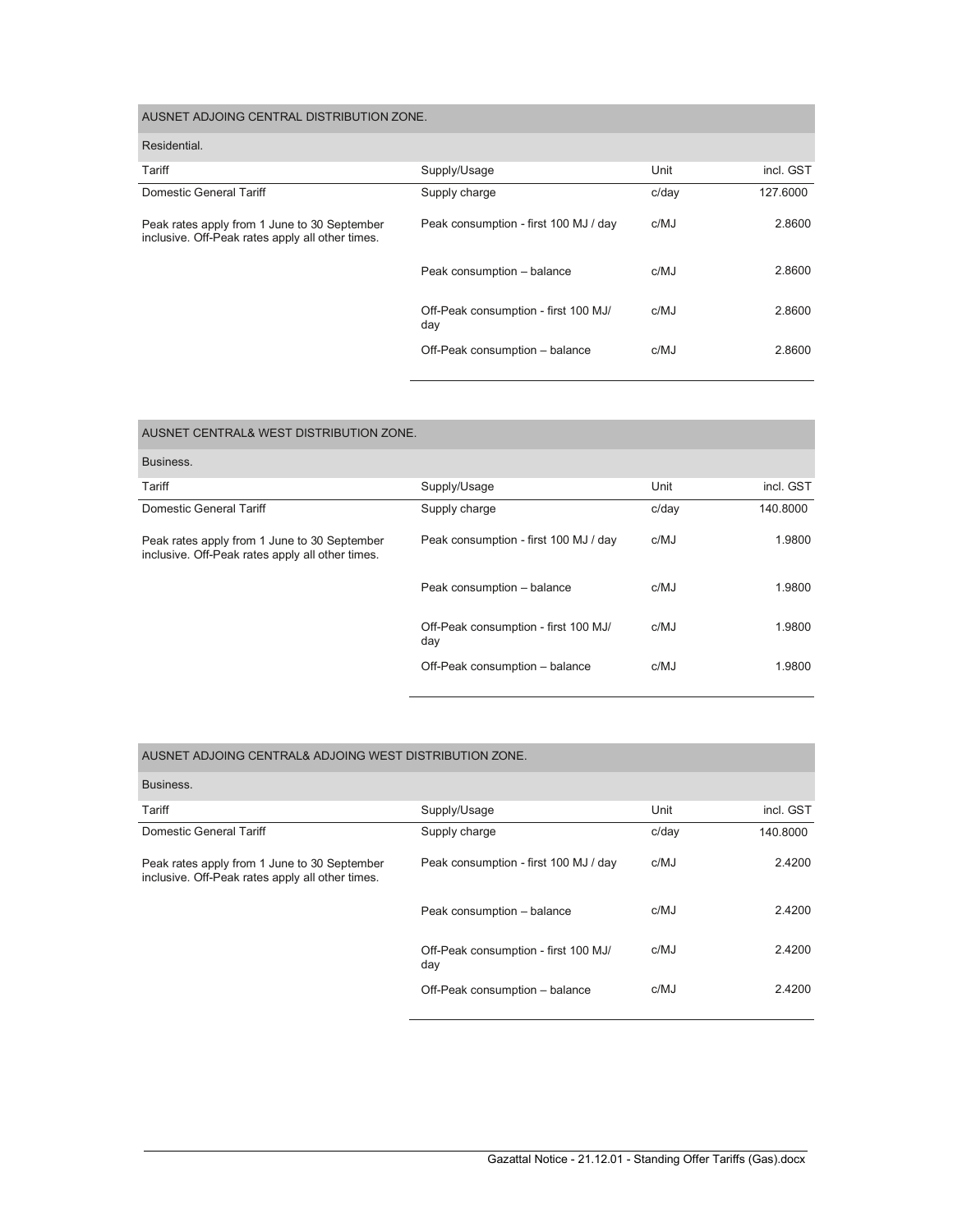# AUSTRALIAN GAS NETWORKS – CENTRAL DISTRIBUTION ZONE.

| Residential.                                                                                        |                                            |       |           |
|-----------------------------------------------------------------------------------------------------|--------------------------------------------|-------|-----------|
| Tariff                                                                                              | Supply/Usage                               | Unit  | incl. GST |
| <b>Residential General Tariff</b>                                                                   | Supply charge                              | c/day | 95.7000   |
| Peak rates apply from 1 June to 30<br>September inclusive. Off-Peak rates apply all<br>other times. | Peak consumption - first 50 MJ / day       | c/MJ  | 3.1900    |
|                                                                                                     | Peak consumption - balance                 | c/MJ  | 2.5300    |
|                                                                                                     | Off-Peak consumption - first 50 MJ/<br>day | c/MJ  | 3.1900    |
|                                                                                                     | Off-Peak consumption - balance             | c/MJ  | 2.5300    |

| AUSTRALIAN GAS NETWORKS - NORTH DISTRIBUTION ZONE.                                               |                                            |       |           |
|--------------------------------------------------------------------------------------------------|--------------------------------------------|-------|-----------|
| Residential.                                                                                     |                                            |       |           |
| Tariff                                                                                           | Supply/Usage                               | Unit  | incl. GST |
| <b>Residential General Tariff</b>                                                                | Supply charge                              | c/day | 95.7000   |
| Peak rates apply from 1 June to 30 September<br>inclusive. Off-Peak rates apply all other times. | Peak consumption - first 50 MJ / day       | c/MJ  | 3.1900    |
|                                                                                                  | Peak consumption - balance                 | c/MJ  | 2.5300    |
|                                                                                                  | Off-Peak consumption - first 50 MJ/<br>day | c/MJ  | 3.1900    |
|                                                                                                  | Off-Peak consumption - balance             | c/MJ  | 2.5300    |

| AUSTRALIAN GAS NETWORKS - MURRAY VALLEY DISTRIBUTION ZONE.                                       |                                         |       |           |
|--------------------------------------------------------------------------------------------------|-----------------------------------------|-------|-----------|
| Residential.                                                                                     |                                         |       |           |
| Tariff                                                                                           | Supply/Usage                            | Unit  | incl. GST |
| <b>Residential General Tariff</b>                                                                | Supply charge                           | c/day | 95.7000   |
| Peak rates apply from 1 June to 30 September<br>inclusive. Off-Peak rates apply all other times. | Peak consumption - first 50 MJ / day    | c/MJ  | 3.3000    |
|                                                                                                  | Peak consumption - balance              | c/MJ  | 2.5300    |
|                                                                                                  | Off-Peak consumption - first 50 MJ/ day | c/MJ  | 3.3000    |
|                                                                                                  | Off-Peak consumption - balance          | c/MJ  | 2.5300    |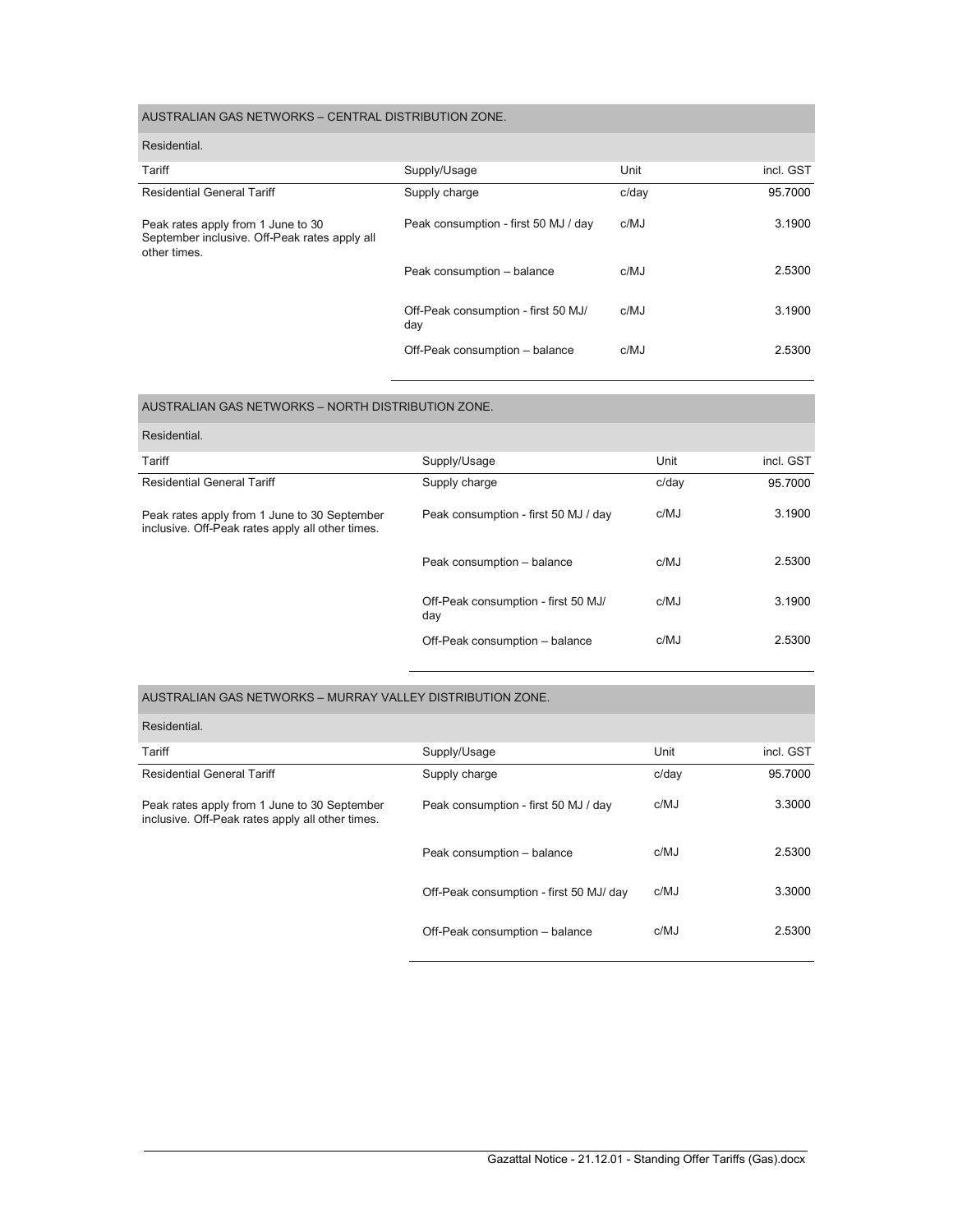# AUSTRALIAN GAS NETWORKS – CENTRAL, NORTH & MURRAY VALLEY DISTRIBUTION ZONE.

| Business.                                                                                        |                                         |       |           |
|--------------------------------------------------------------------------------------------------|-----------------------------------------|-------|-----------|
| Tariff                                                                                           | Supply/Usage                            | Unit  | incl. GST |
| No-Residential General Tariff                                                                    | Supply charge                           | c/day | 126,5000  |
| Peak rates apply from 1 June to 30 September<br>inclusive. Off-Peak rates apply all other times. | Peak consumption - first 50 MJ / day    | c/MJ  | 3.3000    |
|                                                                                                  | Peak consumption - balance              | c/MJ  | 2.5300    |
|                                                                                                  | Off-Peak consumption - first 50 MJ/ day | c/MJ  | 3.3000    |
|                                                                                                  | Off-Peak consumption - balance          | c/MJ  | 2.5300    |
|                                                                                                  |                                         |       |           |

| MULTINET CENTRAL DISTRIBUTION ZONE.                                                              |                                             |       |           |
|--------------------------------------------------------------------------------------------------|---------------------------------------------|-------|-----------|
| Residential.                                                                                     |                                             |       |           |
| Tariff                                                                                           | Supply/Usage                                | Unit  | incl. GST |
| Domestic General Tariff                                                                          | Supply charge                               | c/day | 99,0000   |
| Peak rates apply from 1 June to 30 September<br>inclusive. Off-Peak rates apply all other times. | Peak consumption - first 100 MJ / day       | c/MJ  | 2.8600    |
|                                                                                                  | Peak consumption - balance                  | c/MJ  | 2.5300    |
|                                                                                                  | Off-Peak consumption - first 100 MJ/<br>day | c/MJ  | 2.8600    |
|                                                                                                  | Off-Peak consumption - balance              | c/MJ  | 2.5300    |

### MULTINET YARRA VALLEY TOWN DISTRIBUTION ZONE.

| Residential.                                                                                     |                                             |       |           |
|--------------------------------------------------------------------------------------------------|---------------------------------------------|-------|-----------|
| Tariff                                                                                           | Supply/Usage                                | Unit  | incl. GST |
| Domestic General Tariff                                                                          | Supply charge                               | c/day | 99.0000   |
| Peak rates apply from 1 June to 30 September<br>inclusive. Off-Peak rates apply all other times. | Peak consumption - first 100 MJ / day       | c/MJ  | 2.9700    |
|                                                                                                  | Peak consumption - balance                  | c/MJ  | 2.9700    |
|                                                                                                  | Off-Peak consumption - first 100 MJ/<br>day | c/MJ  | 2.9700    |
|                                                                                                  | Off-Peak consumption - balance              | c/MJ  | 2.9700    |